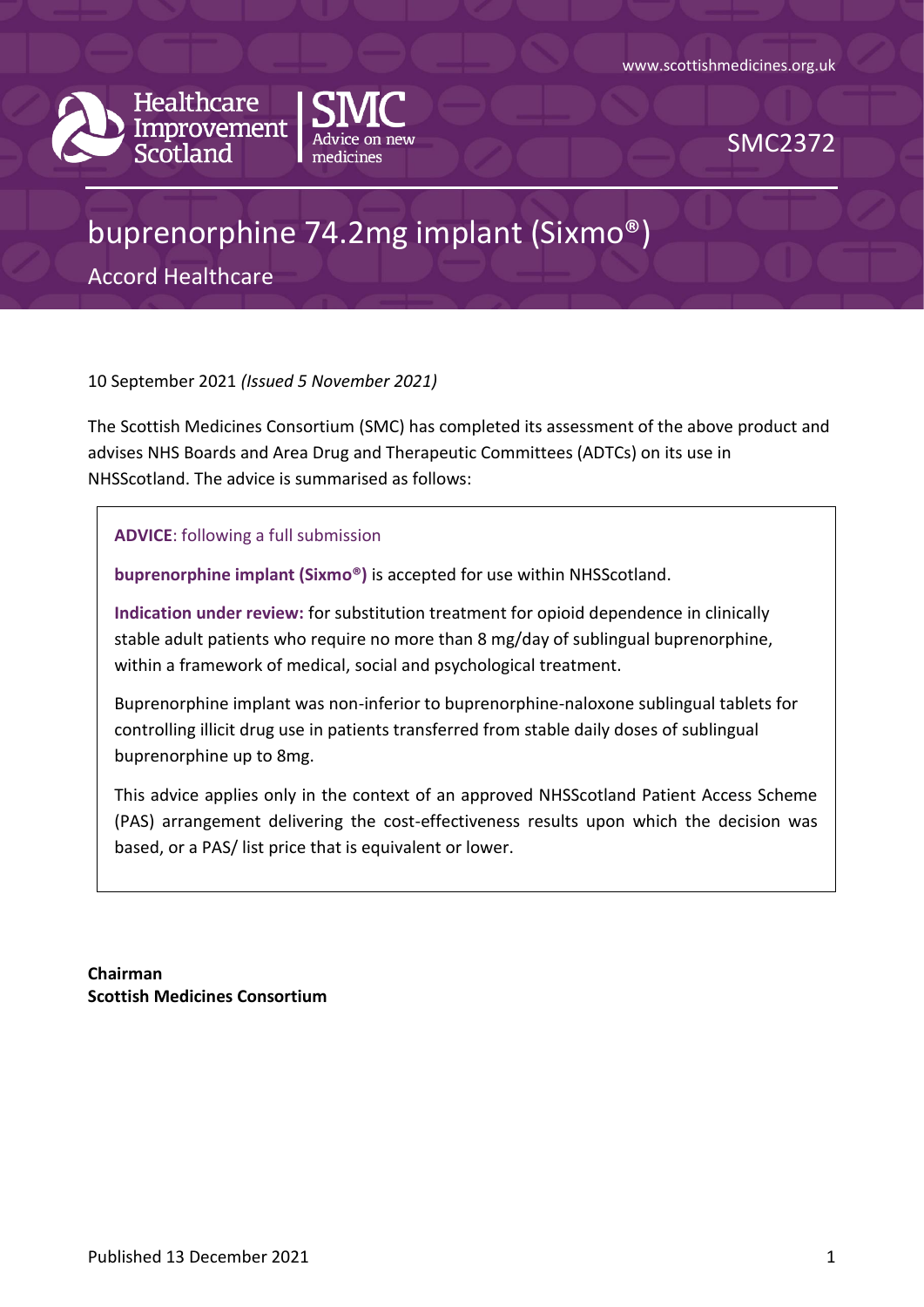### Indication

For substitution treatment for opioid dependence in clinically stable adult patients who require no more than 8 mg/day of sublingual buprenorphine, within a framework of medical, social and psychological treatment.<sup>1</sup>

### Dosing Information

Each dose consists of four buprenorphine implants (each containing 74.2mg buprenorphine) inserted subcutaneously in the inner side of the upper arm. The implants are intended to be in place and provide a sustained delivery of buprenorphine for six months of treatment. They are removed by the end of the sixth month. Sublingual buprenorphine should be discontinued 12 to 24 hours prior to insertion of buprenorphine implants.

If continued treatment is desired at the end of the first six-month treatment cycle, a new set of four buprenorphine implants may be administered for one additional treatment cycle of six months.

Buprenorphine implants should be used only in patients who are opioid tolerant. Treatment must be under the supervision of a healthcare professional experienced in the management of opioid dependence/addiction. Insertion and removal of the implants must be performed by a physician who is competent in minor surgery and has been trained to conduct the insertion and removal procedure. Patients previously treated with sublingual buprenorphine or sublingual buprenorphine plus naloxone, must be on stable doses between 2 to 8 mg/day for at least 30 days and deemed clinically stable by the treating healthcare professional. Further details on precautions and management are in the summary of product characteristics (SPC).<sup>1</sup>

### Product availability date

1 November 2021

# Summary of evidence on comparative efficacy

The buprenorphine (Sixmo®) subdermal implant slowly releases buprenorphine, which is an opioid partial agonist and antagonist that binds to the μ (mu) and κ (kappa) receptors of the brain. Its activity in opioid maintenance treatment is attributed to its slowly reversible properties at the μ receptors which, over a prolonged period, minimises opioid cravings.<sup>1</sup>

A double-blind study (PRO-814) recruited adults (18 to 65 years) with a primary diagnosis of opioid dependence who had received at least 24 weeks of sublingual buprenorphine at a stable daily dose ≤8mg for at least 90 days with no evidence of opioid withdrawal or urine sample positive for illicit opioids within the preceding 90 days. Patients were randomised equally to the licensed dose of buprenorphine implant plus sublingual placebo or placebo implant plus sublingual buprenorphine-naloxone at the patient's current stable buprenorphine dose for 24 weeks. The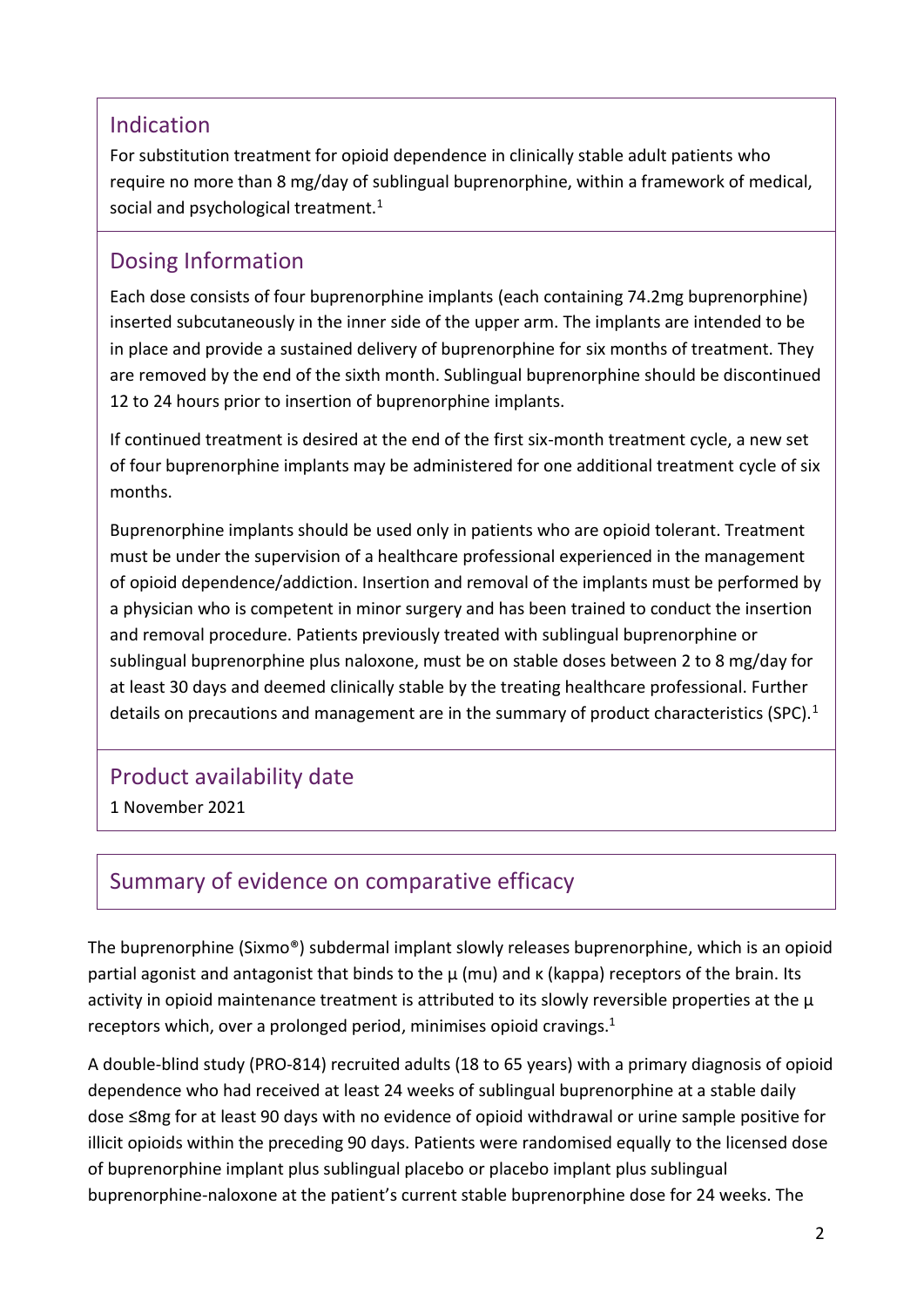primary outcome was the proportion of patients without evidence of illicit drug use for at least four out of six months based on urine samples and self-reporting and the primary analysis was non-inferiority at a 20% margin. This was assessed in all randomised patients who received study treatment and had at least one efficacy assessment.<sup>2,3</sup>

For the primary outcome, buprenorphine implant was non-inferior to sublingual buprenorphinenaloxone as the lower limit of the 95% confidence interval (CI) for the proportion difference, 0.088 (95% CI: 0.009 to 0.167), was within the pre-specified margin and subsequent analysis indicated that it was superior for this outcome, as detailed in Table 1 below. There was no hierarchy in the testing of secondary outcomes and no adjustment for multiplicity. There were no differences between the groups for secondary outcomes, including percentage of patients with no illicit drug use each month based on urine samples (≥85% in both) and on self-report (≥79% in both), changes from baseline in measures of craving (100mm visual analogue scales [VAS] for desire to use and need to use) and measures of withdrawal: clinical opiate withdrawal scale (COWS) and subjective opiate withdrawal scale (SOWS). $2,3$ 

|                                       | Buprenorphine | Buprenorphine- | p-value   |
|---------------------------------------|---------------|----------------|-----------|
|                                       | implant       | naloxone       |           |
|                                       |               | sublingual     |           |
| No illicit drug use in 4 of 6 months* | 96% (81/84)   | 88% (78/89)    | $p=0.034$ |
| Change at EOT in desire to use on VAS | $-2.3$        | $-2.8$         | <b>NS</b> |
| Change at EOT in need to use on VAS   | $-2.7$        | $-1.9$         | <b>NS</b> |
| Change at EOT in COWS                 | $-0.1$        | $-0.1$         | <b>NS</b> |
| Change at EOT in SOWS                 | $-0.6$        | 0.1            | <b>NS</b> |
| Supplemental buprenorphine            | 18% (15/84)   | 15% (13/89)    | <b>NS</b> |

#### **Table 1: Primary and secondary outcome in PRO-814. 2**

EOT = end of treatment; COWS = clinical opiate withdrawal scale total score (range 0 to 48); SOWS = subjective opiate withdrawal scale total score (range 0 to 64); VAS = 100mm visual analogue scale; NS = not significant \* primary outcome.

Two double-blind phase III studies (PRO-805 and PRO-806) recruited adults (18 to 65 years) with a primary diagnosis of opioid dependence who had not received any opioid substitution therapy (buprenorphine or methadone) in the preceding 90 days. Patients were initially titrated with openlabel sublingual buprenorphine-naloxone over 10 days in PRO-805 and over 16 days in PRO-806. Those who achieved daily buprenorphine-naloxone doses of 12mg to 16mg for three consecutive days were then randomised to double-blind treatment with buprenorphine implant or placebo, with the PRO-806 group also including an open-label treatment group where patients continued sublingual buprenorphine-naloxone 12mg to 16mg daily. Randomisation was stratified by gender in both studies and also by implant site in PRO-805. The primary outcome was the cumulative distribution function (CDF) of percentage of urine samples negative for illicit opioids during the first 16 weeks in PRO-805 and 24 weeks in PRO-806. The latter study included a co-primary outcome that also included patient self-report of illicit opioid use. These were compared between buprenorphine implant and placebo, with PRO-806 also including a non-inferiority comparison of buprenorphine implant and sublingual buprenorphine-naloxone at a 15% margin. Outcomes were assessed in all randomised patients.4,5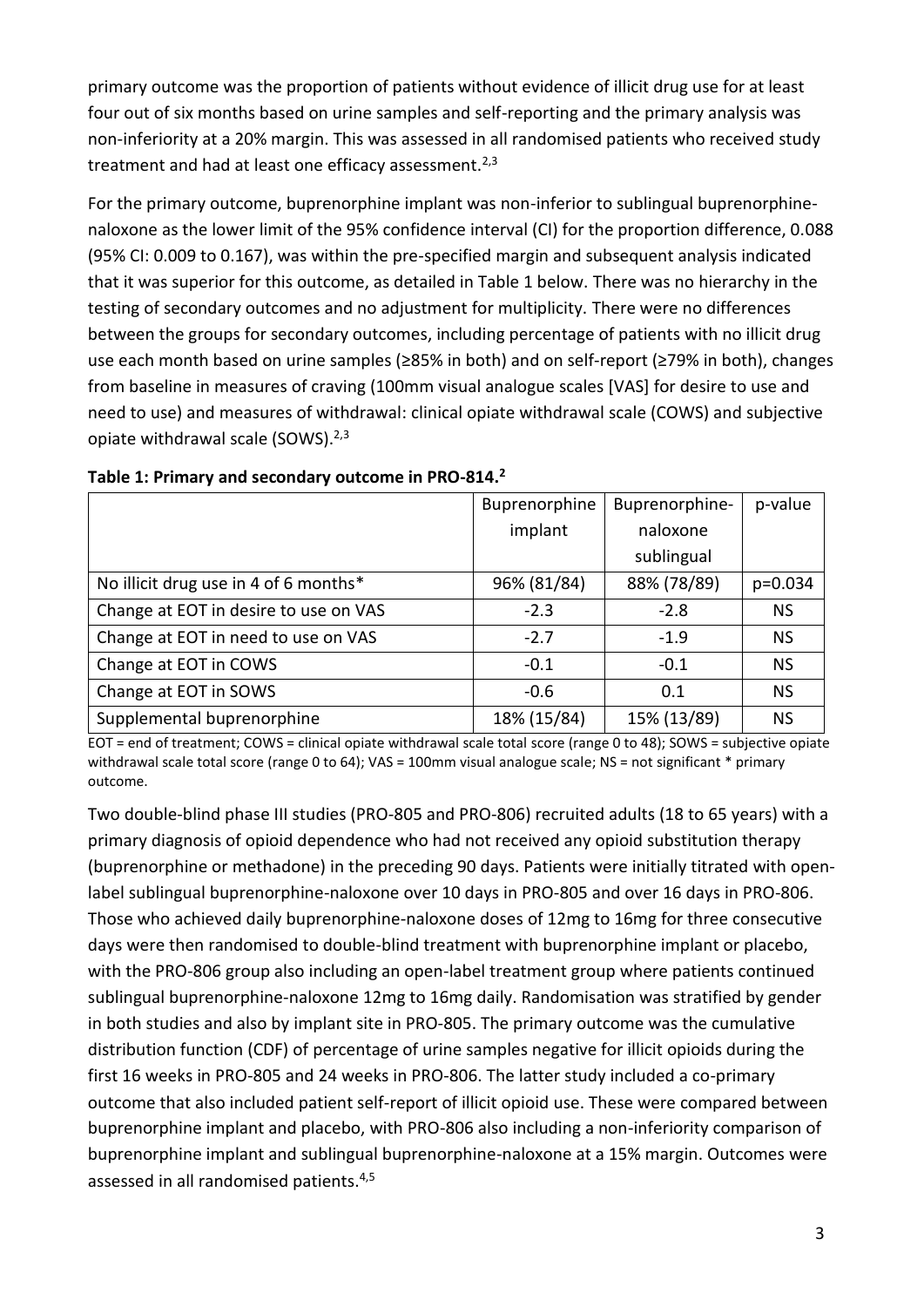In both studies, buprenorphine implant compared with placebo implant significantly improved primary outcomes, percentage of urine samples negative for illicit opioids during the first 16 weeks in PRO-805 and during the first 24 weeks in PRO-806; in the latter study, the co-primary outcome, which included patient self-report of illicit drug use, was consistent with the other primary outcome. Results are detailed in Table 2 below. In both studies, buprenorphine implant compared with placebo implant was associated with higher percentages of urine samples negative for illicit opioids over the 24-week study period, the first 16 weeks and the latter 8 weeks. As secondary outcomes were tested within hierarchies, analyses of COWS, SOWS, VAS of opioidcraving and clinical global impression (CGI) assessed by subject and investigator in PRO-805 were exploratory as they followed non-significant results for total abstinence weeks in the hierarchy, but were in favour of buprenorphine implant versus placebo implant in PRO-806. In the latter study, buprenorphine implant was non-inferior to sublingual buprenorphine-naloxone as the lower limit of the 95% CI for the primary outcome, -11% to 6.2%, was within the pre-specified margin.2,4-6

|                                         | <b>PRO-805</b>   |           | <b>PRO-806</b>   |             |                     |
|-----------------------------------------|------------------|-----------|------------------|-------------|---------------------|
|                                         | <b>B-implant</b> | P-implant | <b>B-implant</b> | P-implant   | <b>B-sublingual</b> |
| Negative urine week 1-24 <sup>A,C</sup> | 37% (30%)        | 22% (14%) | 31% (20%)        | 13% (9%)    | 33% (16%)           |
| Negative urine week 1-16 <sup>A,B</sup> | 40% (41%)        | 28% (21%) | 35% (28%)        | 17% (13%)   | 36% (19%)           |
| Negative urine week 17-24 <sup>A</sup>  | 29% (4.4%)       | 11% (0)   | $24\%$ (0)       | $5.9\%$ (0) | 28% (6.3%)          |
| LS mean COWS over 24 week               | 2.3              | 3.4       | 2.5              | 4.5         | 1.7                 |
| LS mean SOWS over 24 week               | 4.1              | 6.5       | 5.3              | 8.4         | 2.8                 |
| LS mean opioid-craving VAS              | 9.9              | 15.8      | 10.2             | 21.8        | 7.1                 |
| Supplemental                            | 59%              | 91%       | 40%              |             |                     |
| buprenorphine*                          | (64/108)         | (55/50)   | (45/114)         |             |                     |

**Table 2: Primary and secondary outcomes of PRO-805 and PRO-806. 2,6**

B-implant = buprenorphine implant; P-implant = placebo implant; B-sublingual = buprenorphine-naloxone sublingual; LS = least square; COWS = clinical opiate withdrawal scale total score (range 0 to 48); SOWS = subjective opiate withdrawal scale total score (range 0 to 64); VAS = 100mm visual analogue scale; A = values are cumulative distribution function for percentage of negative urine mean (median); B = primary outcome of PRO-805; C = primary outcome of PRO-806.

\* Over weeks 1 to 16 in PRO-805 and weeks 1 to 24 in PRO-806.

Patients who completed PRO-805 and PRO-806 could enter the respective open-label extension studies PRO-807 and PRO-811. In these studies, after removal of implant from the preceding studies, patients underwent a titration period (13 days in PRO-807 and 16 days in PRO-811) with sublingual buprenorphine-naloxone to a daily dose of 12mg to 16mg for at least three consecutive days and then received buprenorphine implant. The studies were primarily designed to assess safety, with efficacy outcomes secondary and descriptive. There were 62 and 85 patients included in PRO-807 and PRO-811, respectively. In PRO-807 the mean percentage of urine samples negative for opioids was 40% over the 24-week study period. Self-reported illicit drug use rate was 42% and 34% at baseline in PRO-807 and PRO-811 and was 55% and 39% at end-of-treatment, respectively. Supplemental buprenorphine-naloxone was given to 42% and 20% of patients in the respective studies. In both studies, withdrawal symptoms and cravings were well controlled at baseline and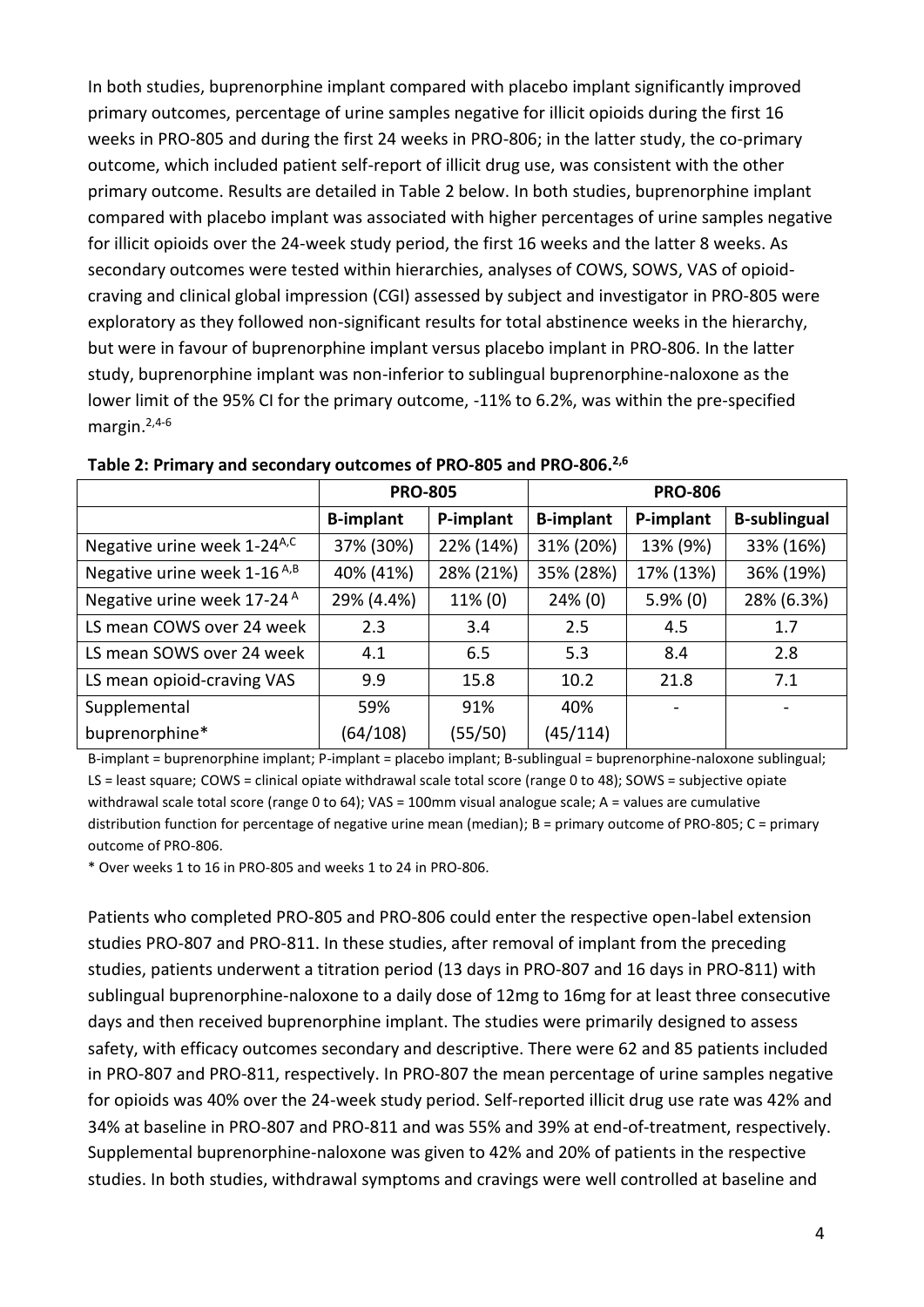remained well controlled throughout the study, as evidenced by the minor fluctuations in mean SOWS, COWS and VAS scale scores throughout the treatment period.<sup>2</sup>

#### *[Other data were also assessed but remain confidential.\\*](https://www.scottishmedicines.org.uk/media/3572/20180710-release-of-company-data.pdf)*

### Summary of evidence on comparative safety

The European Medicines Agency (EMA) review noted that implant site-related adverse events were an important part of the buprenorphine implant safety profile. These commonly include pain, pruritus, erythema, haematoma, haemorrhage and oedema. They occurred at a slightly higher rate with buprenorphine implant compared with placebo implant, (37% versus 27% using pooled data from the three studies). However, there were no notable differences in the incidence of individual implant site adverse events between treatment groups. Less frequently, there have been reports of implant site infections, implant breakages and implant extrusion and expulsions. Implant site-related adverse events were reported at higher rates in PRO-805 (51% to 58%) than in PRO-806 (26% to 28%) and PRO-814 (14% to 23%) and this may reflect improvements to the administration procedure in the latter two studies, which are employed for commercially available buprenorphine implant.<sup>2</sup>

The non-implant site safety profile was similar between buprenorphine implant and placebo implant/sublingual buprenorphine-naloxone, with no notable differences in non-implant adverse events versus sublingual buprenorphine-naloxone in studies that permitted a direct comparison.<sup>2</sup>

There were safety data from 88 patients who received two cycles of buprenorphine implant in PRO-805 and PRO-806 and their extension studies PRO-807 and PRO-811. These indicated that the safety profile for buprenorphine implant was maintained at one year's exposure.<sup>2</sup>

Buprenorphine implant requires a special procedure for removal and this can create challenges if there is an unexpected change in health status, for example, the patient may need an operation with opioid anaesthesia, become pregnant or require a dose reduction. Buprenorphine can complicate emergency and chronic pain management as it can blunt the pain control of other opioids. In emergency situations caregivers may not be aware that an unconscious patient has buprenorphine implants inserted, which creates a risk of administration of drugs that will interact dangerously with buprenorphine. This is a particular concern during the initial days and weeks after implantation, when buprenorphine levels are relatively high.<sup>2</sup>

# Summary of clinical effectiveness issues

Opioid dependence is typically a chronic, relapsing and life-threatening disorder, characterised by compulsive opioid use causing significant mental, physical, and social effects; it can lead to unintentional overdose death. Treatment of opioid dependence involves detoxification followed by long-term abstinence, which may be unachievable, or long-term opioid substitution therapy to reduce morbidity, mortality and offending. Currently available opioid substitution treatments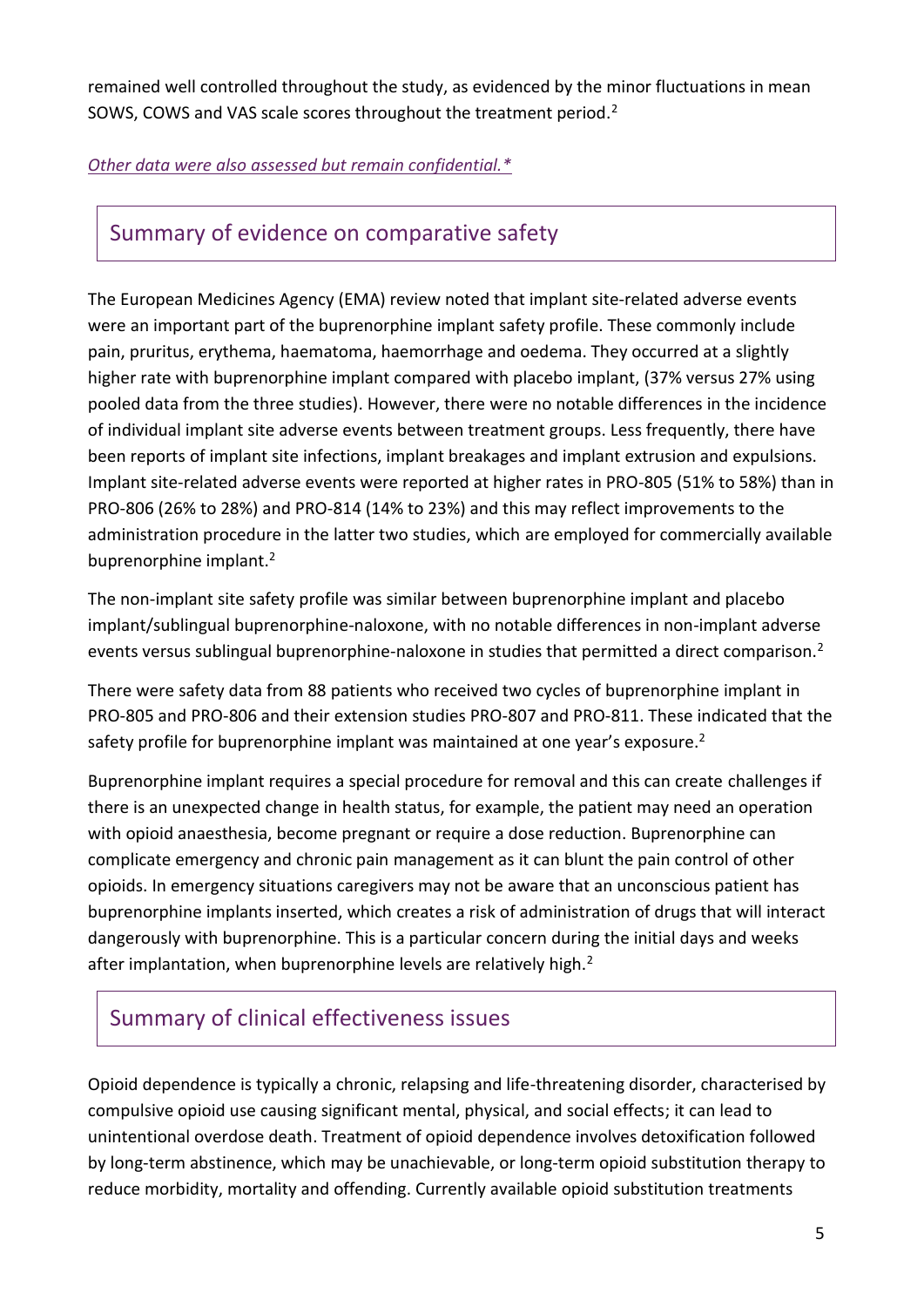include methadone and buprenorphine.<sup>2</sup> Guidelines from the UK Department of Health on drug misuse and dependence note that these are both effective at achieving positive outcomes and there is insufficient evidence to justify recommending one drug over the other.<sup>7</sup>

A variety of buprenorphine formulations are licensed for substitution treatment for opioid drug dependence, within a framework of medical, social and psychological treatment, including generic sublingual tablets of buprenorphine alone or in combination with the opioid antagonist, naloxone. There are also proprietary formulations of buprenorphine-naloxone, as Suboxone® sublingual tablet and sublingual film, an oral buprenorphine lyophilisate preparation, Espranor® and a buprenorphine prolonged-release solution for injection, Buvidal®. 8-12 Suboxone® (SMC355/07 and 2316), Espranor® (SMC1245/17), and Buvidal® (SMC2169) have been accepted by SMC for restricted use in patients in whom methadone is not suitable and for whom the use of buprenorphine is considered appropriate.

Buprenorphine implant is the first implant formulation of buprenorphine licensed in the UK. It is indicated for patients on stable daily doses of sublingual buprenorphine up to 8mg.<sup>1</sup>

In patients transferred from stable sublingual buprenorphine (daily dose ≤8mg), buprenorphine implant significantly increased the proportion of patients without evidence of illicit drug use for 4 out of 6 months compared with sublingual buprenorphine-naloxone by about 8%.<sup>2,3</sup> In patients not on opioid substitution therapy who had undergone a short titration to a sublingual buprenorphine daily dose 12mg to 16mg, buprenorphine implant compared with placebo implant significantly improved the percentage of urine samples negative for illicit opioids over the first 16 weeks in one study (PRO-805) and over 24 weeks in another study (PRO-806), with similar results in the latter study for analyses that included patient self-report of illicit drug use. In PRO-806 buprenorphine implant was non-inferior to sublingual buprenorphine-naloxone.<sup>2,4,5</sup> The six-month extensions to PRO-805 and PRO-806 provided overall data up to one year for efficacy of buprenorphine implant in a limited number of patients.<sup>2</sup> The proportion of patients using supplemental buprenorphine-naloxone was lower when they were transferred to buprenorphine implant from sublingual buprenorphine daily doses ≤8mg than doses of 12mg to 16mg: 18% versus 59% and 40% in PRO-814, -805 and -806.<sup>2-5</sup>

There is a lack of long-term data with buprenorphine implant in the indication in clinically stable patients receiving buprenorphine daily dose ≤8mg or data beyond two treatment cycles (12 months). There is no experience of inserting buprenorphine implants into other sites of the arm, sites other than the upper arm or re-insertion into previously-used sites. It is recommended in the SPC that after two treatment cycles most patients should be transitioned back to their previous sublingual buprenorphine dose for continued treatment.<sup>1</sup> This may limit the practical application of a long-term formulation of buprenorphine.

The applicator and the implant technique were changed during clinical development after studies PRO-805 and PRO-807 had been completed. The PRO-806, PRO-811 and PRO-814 studies used the current technique<sup>2</sup> and may provide the best estimate of implant site-related adverse events.

In PRO-805 and PRO-806 patients were not receiving opioid substitution therapy before enrolment and had short titration periods (10 to 16 days) with sublingual buprenorphine-naloxone, which may not reflect practice where the titration period would be longer. The patients in these studies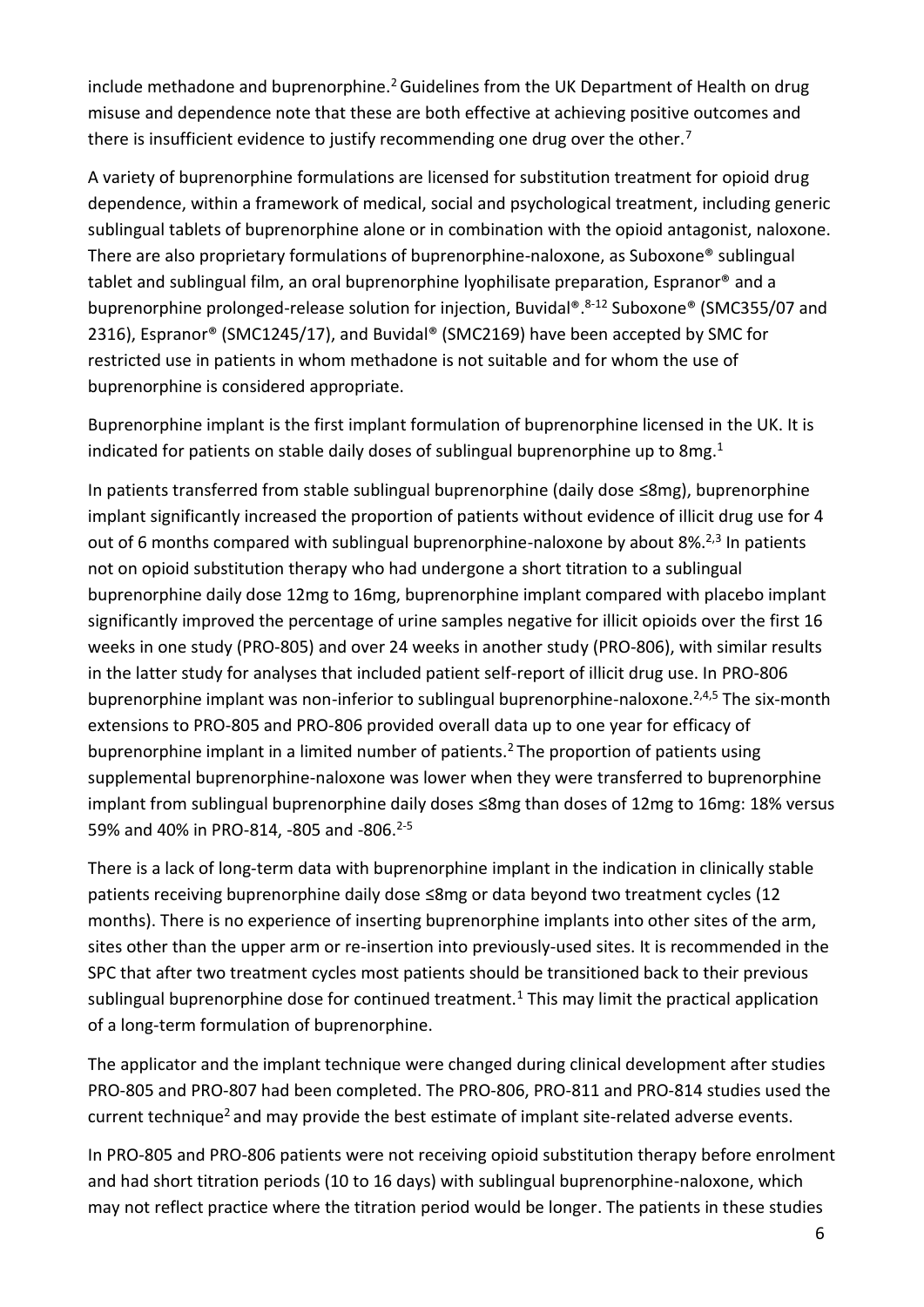may not be representative of those likely to be treated with buprenorphine implant within its indication. The population in PRO-814 is more representative as it recruited clinically stable patients who had received sublingual buprenorphine for at least six months and had a daily dose ≤8mg for at least 90 days. In the PRO-805 and PRO-806 studies heroin was the primary opioid of abuse for the majority of patients (62% to 63%), while prescription opioid pain relievers were the primary opioid of abuse for most (74%) patients in PRO-814. The EMA review noted that currently heroin use accounts for the majority, around 80%, of new opioid-related treatment demands in Europe. In the studies, abuse of other psychoactive substances (for example, nicotine and sedatives) was not an exclusion criterion, however, dependence on these was. This may limit the application of study results.<sup>2</sup>

The buprenorphine implant licence limits its use to patients who require buprenorphine daily doses no greater than 8mg. The 2017 Department of Health guideline on drug misuse and dependence notes that doses of buprenorphine between 12mg and 16mg daily are generally recommended. Although some will require lower and higher doses, patients are entitled to be informed what is most likely to be effective. While lower doses than the recommended range may extinguish withdrawal symptoms for a patient, they may still need a higher dose to minimise episodes of craving. Crucially, complete cessation of heroin use may not be achieved until a patient is stabilised within the recommended dose range.<sup>7</sup> Clinical experts consulted by SMC noted that buprenorphine implant may have limited practical application in opioid substitution therapy in practice.

Buprenorphine implant may have limited applications in practice as it is licensed only in patients who are clinically stable on daily doses of sublingual buprenorphine ≤8mg, it can only be used for two treatment cycles (one year), requires minor surgery for insertion/removal and it is associated with implant site adverse events and potential risks if the patient's health status changes unexpectedly, for example if they require emergency surgery. If supplemental buprenorphine is not required, it may allow the patient to have fewer visits to the clinic and pharmacy, which may be beneficial for some patients, in particular for those in rural areas and those keen to avoid the potential stigma of supervision. The implant may be less appropriate for others who require more contact with healthcare professionals to manage their addiction.

The SPC notes that ultrasound and magnetic resonance imaging (MRI) facilities must be available at the clinical site where insertion and removal of buprenorphine implants occurs. Although ultrasound and MRI are not routinely involved in the insertion procedure, they may be required if complications occur or during the removal procedure if the implants are not palpable. Removal of non-palpable implants should be performed under ultrasound guidance or, in case ultrasound is not successful, MRI. Buprenorphine implants are not radiopaque and cannot be seen by X-ray or computed tomography (CT) scan. Exploratory surgery without knowledge of the exact location of all implants is strongly discouraged. $1$  This may have service implications.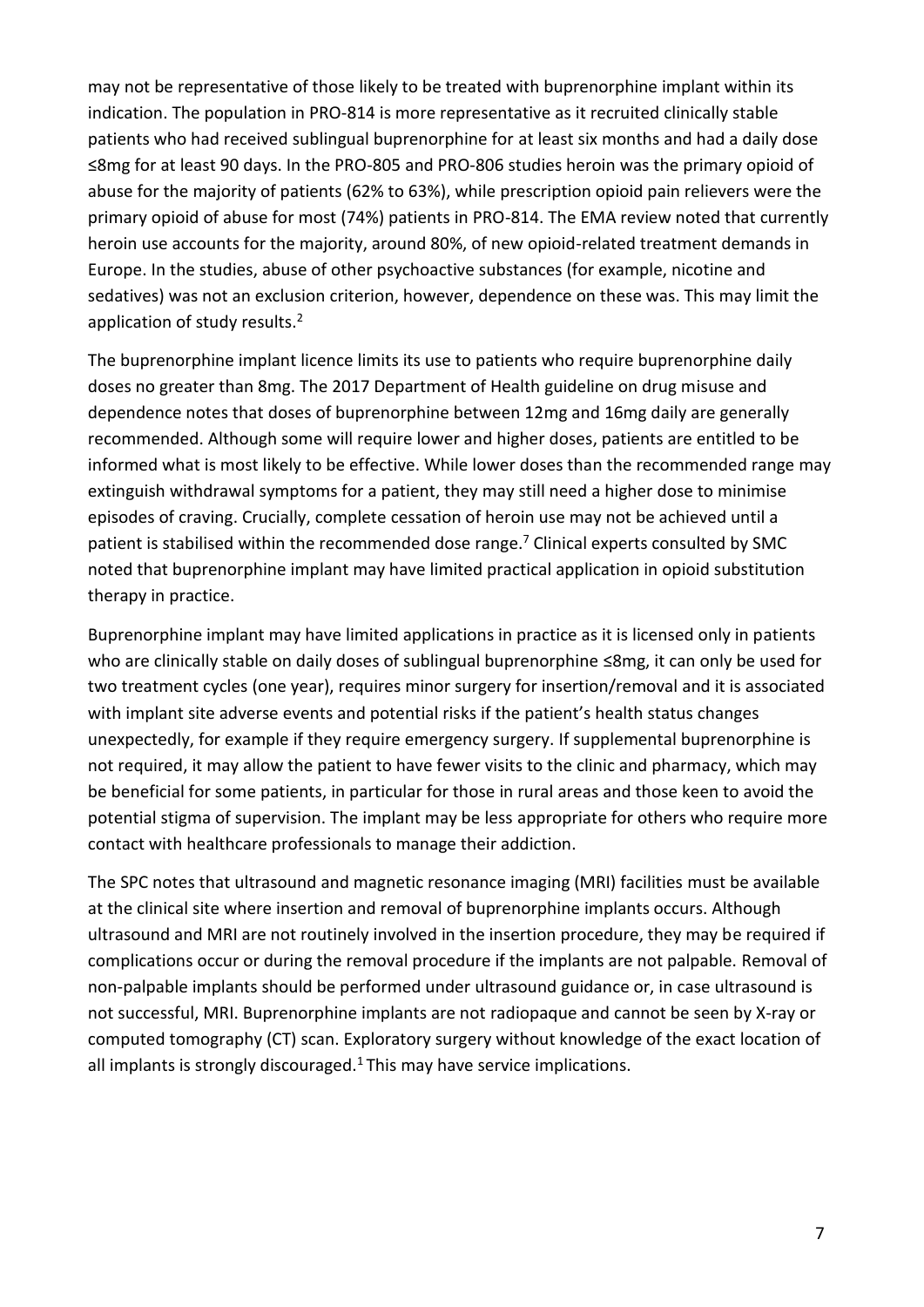## Summary of comparative health economic evidence

The submitting company presented a cost-utility analysis evaluating the use of the buprenorphine implant within its full licensed indication. The analysis compared buprenorphine implant with sublingual buprenorphine-naloxone (Suboxone®) and sublingual buprenorphine. Subcutaneous buprenorphine (Buvidal®) was also included as a comparator in the model. Clinical experts broadly agreed these were the relevant comparators.

A cohort-level Markov model was used to represent four distinct health states; "on oral replacement therapy (ORT) and abstinent", "on ORT using illicit opioids", "off ORT and abstinent", "off ORT using illicit opioids", alongside an absorbing health state of Death. The model assumes that all patients enter the model in the "on ORT and abstinent" health state. A one-year time horizon with weekly cycles was used.

Clinical evidence used in the economic evaluation was sourced from study PRO-814.**<sup>2</sup>** Equal efficacy between buprenorphine implant and subcutaneous buprenorphine and between sublingual buprenorphine and sublingual buprenorphine-naloxone was assumed. The key clinical outcomes were only measured over the first 24 weeks of the treatment period. The submitting company extrapolated the difference in the urine curves of patients abstinent as increasing over the entire time period following the 24-weeks. A scenario was also provided where there was no further separation of the curves. Treatment retention was assumed to be equal across treatment arms and no mortality adjustment was included in the base case.

Health-related quality of life data were not collected in the PRO-814 study. The utility values were therefore obtained from literature. There were few adverse events included in the model, and clinical experts felt this was optimistic as the impact of potential implant-site infections were not captured.

The model included medicine acquisition costs, supplemental medicine costs, medicines administration costs and adverse event costs. Other costs included were health state resource use (HRU) and societal costs. The submitting company assumed that the insertion and removal of the implant would not require any additional training costs to the NHS. For the HRU costs, the submitting company assumed that patients receiving buprenorphine implants would require less frequent clinic visits from week 13. This was one of the key drivers of the costs in the model.

A Patient Access Scheme (PAS) was submitted by the company and assessed by the Patient Access Scheme Assessment Group (PASAG) as acceptable for implementation in NHSScotland. Under the PAS, a discount was offered on the list price.

The base case results are shown below in Table 3 with the PAS. Disaggregated results showed that though acquisition cost is one of the key drivers of the total cost, pharmacy fees for sublingual buprenorphine-naloxone and lower costs for addiction clinic visits for buprenorphine implant were also drivers of this cost.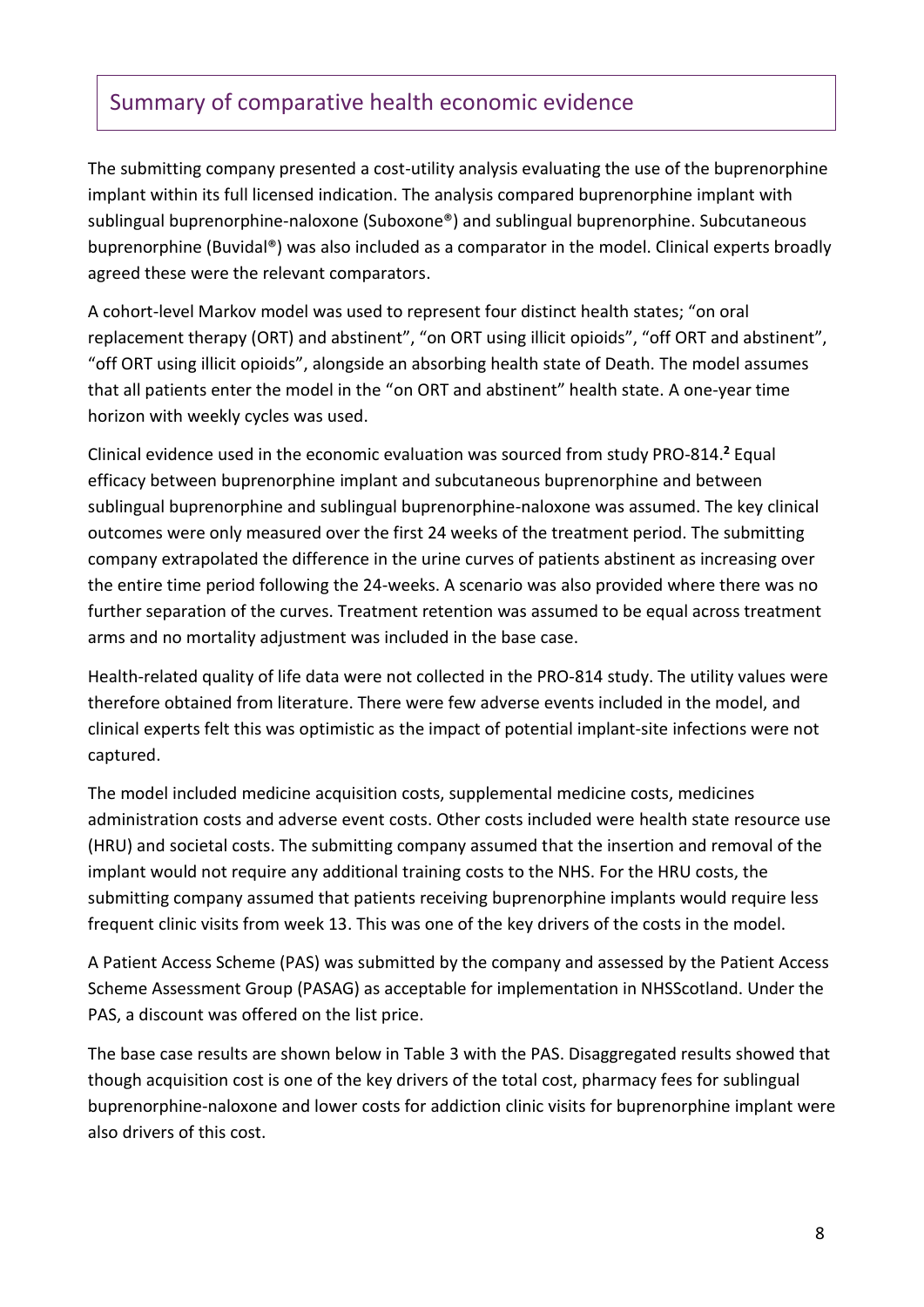#### **Table 3: Base case buprenorphine implant vs SL BPN/NX and SL BPN, with PAS**

| Comparator    | <b>ICER Sixmo<sup>®</sup> versus SL BPN/NX</b>                    |
|---------------|-------------------------------------------------------------------|
| SL BPN/NX     | Sixmo <sup>®</sup> dominates comparator (cheaper, more effective) |
| <b>SL BPN</b> | Sixmo <sup>®</sup> dominates comparator (cheaper, more effective) |
| <b>SC BPN</b> | £666,059 $*$ (Sixmo <sup>®</sup> is cheaper and less effective)   |

SL BPN = sublingual buprenorphine, NX= naloxone, SC BPN= subcutaneous buprenorphine ICER= incremental costeffectiveness ratio

\*South-west quadrant ICER

A number of key scenarios are summarised below in Table 4, and an additional combined scenario analysis was requested from the submitting company and presented in Table 5. This was felt to be a plausible, if conservative, scenario by the New Drugs Committee. The key sensitivities included the approach to extrapolation of clean urine curves, frequency of addiction clinic visits, choice of retention curve and the source of hospitalisation costs.

|                | <b>Structural</b>       | Base-        | <b>Other</b>   | <b>ICER versus</b> | <b>ICER</b>        | <b>ICER</b>        |
|----------------|-------------------------|--------------|----------------|--------------------|--------------------|--------------------|
|                | assumption              | case         | scenarios      | <b>SL BPN/NX</b>   | versus SL          | versus SC          |
|                |                         | scenario     | considered     |                    | <b>BPN</b>         | <b>BPN</b>         |
|                | <b>Base case</b>        |              |                | Sixmo <sup>®</sup> | Sixmo <sup>®</sup> | £666,059*          |
|                |                         |              |                | dominates          | dominates          |                    |
| $\mathbf{1}$   | Time horizon            | 1 year       | 2 years        | Sixmo <sup>®</sup> | £18,880            | £66,084*           |
|                |                         |              |                | dominates          |                    |                    |
| $\overline{2}$ | Extrapolation of        | Maintain     | Month 6        | Sixmo <sup>®</sup> | £2,853             | Sixmo <sup>®</sup> |
|                | clean urine curve       | trend        | value carried  | dominates          |                    | dominates          |
|                |                         |              | forward        |                    |                    |                    |
| $\overline{3}$ | Choice of retention     |              | Estimated      | £5,688             | £15,640            | £555,916*          |
|                | curve                   | Equal        | from on-top    |                    |                    |                    |
|                |                         | retention    | illicit opioid |                    |                    |                    |
|                |                         |              | use            |                    |                    |                    |
| $\overline{4}$ | Frequency of            | 1 visit      | Assumed        | £17,905            | £28,222            | £87,030*           |
|                | addiction clinic visits | every 2      | same as for    |                    |                    |                    |
|                | from weeks 13+ for      | months       | all            |                    |                    |                    |
|                | buprenorphine           | after the    | comparators    |                    |                    |                    |
|                | implant                 | initial      | (monthly)      |                    |                    |                    |
|                |                         | period       |                |                    |                    |                    |
| 5              | Source of               | <b>DORIS</b> | PRO-814        | Sixmo <sup>®</sup> | £7,439             | £669,471*          |
|                | hospitalisation costs   | study        |                | dominates          |                    |                    |
| 6              | Proportion of           | 100%         | 50%            | Sixmo <sup>®</sup> | £7,518             | £728,845*          |
|                | patients with daily     |              |                | dominates          |                    |                    |
|                | pharmacy and            |              |                |                    |                    |                    |
|                | increased clinic visits |              |                |                    |                    |                    |
|                | after testing positive  |              |                |                    |                    |                    |
|                | for illicit opioid use  |              |                |                    |                    |                    |

#### **Table 4: Selected scenario analyses results, buprenorphine implant vs. comparators, with PAS**

SL BPN = sublingual buprenorphine; SL BPN/NX = sublingual buprenorphine-naloxone, SC BPN= subcutaneous buprenorphine

\*South-west quadrant ICER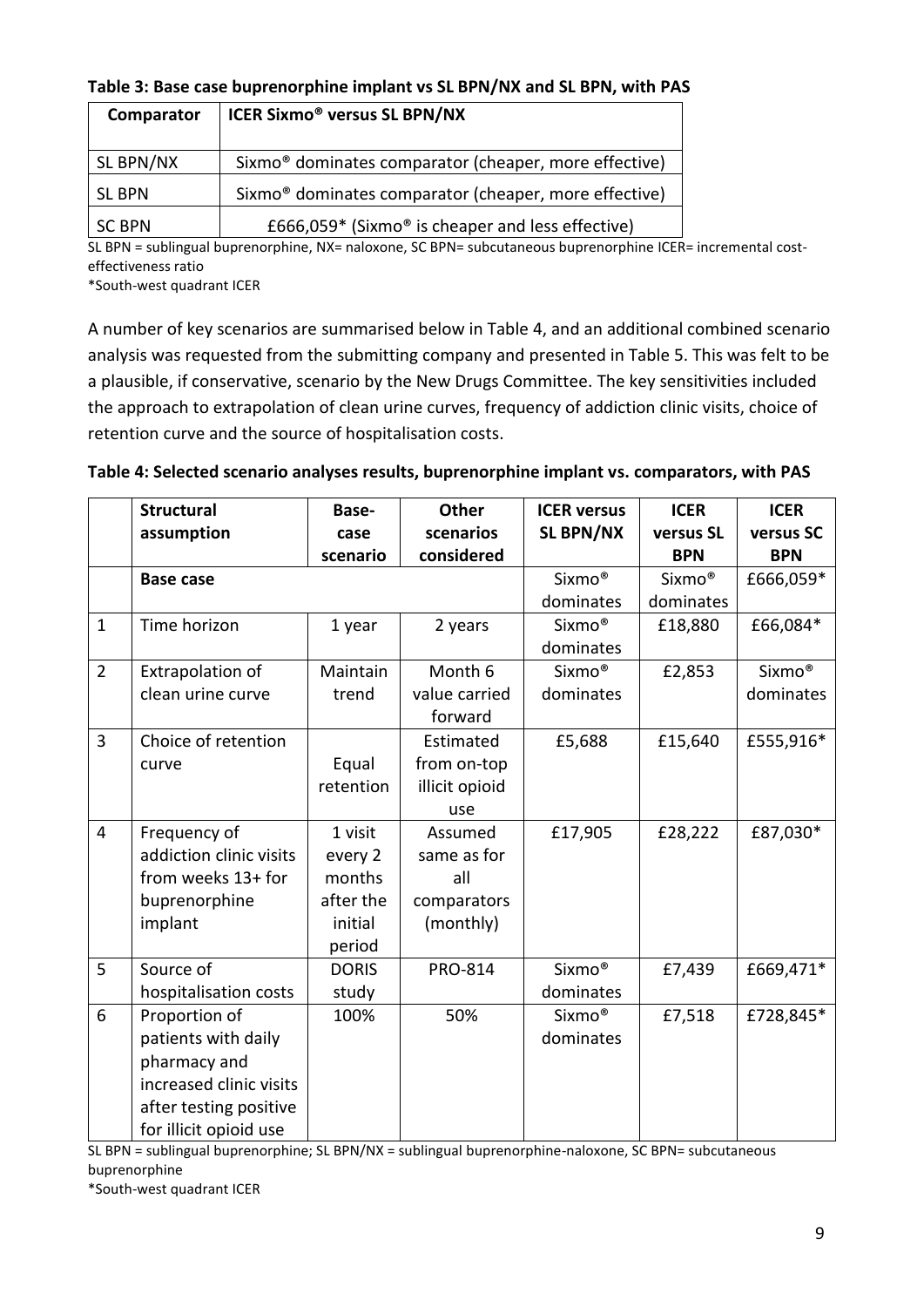| Table 5: Requested combined scenario analyses, with PAS |  |
|---------------------------------------------------------|--|
|---------------------------------------------------------|--|

| Parameter/assumption                                                                                                                                                                                          | <b>ICER buprenorphine</b><br>implant vs. SL BPN/NX) | <b>ICER buprenorphine</b><br>implant vs. SL BPN |
|---------------------------------------------------------------------------------------------------------------------------------------------------------------------------------------------------------------|-----------------------------------------------------|-------------------------------------------------|
| Source of hospitalisation costs set to<br><b>PRO-814</b>                                                                                                                                                      | £31,991                                             | £43,644                                         |
| Frequency of addiction clinic visits<br>from weeks 13+ for Sixmo <sup>®</sup> assumed<br>same as for all comparators (monthly)<br>Month 6 value carried forward for the<br>extrapolation of clean urine curve |                                                     |                                                 |

SL BPN = sublingual buprenorphine; SL BPN/NX = sublingual buprenorphine-naloxone.

#### **Key weaknesses***:*

- The assumption that patients on the buprenorphine implant will have less frequent visits to the addiction clinic is a source of uncertainty and potentially not in line with the licensed indication. As shown in table 4 scenario 4, the ICERs were upwardly sensitive to assuming no differences in clinic visits. The submitting company also provided further sensitivity analysis assuming that there was a 50% reduction in clinic visits for Sixmo®. This gave results of £3,699 and £14,015 versus SL BPN/NX and SL BPN respectively and £376,545 (south-west quadrant) versus SC BPN.
- The extrapolation of the clean urine curve is likely to create an overly optimistic result and the alternative approach using the observed values extrapolated is more appropriate (Table 4, scenario 2).
- The submitting company may have been overly optimistic with regards to implant-site related adverse events in the model with regards to implant-site related adverse events in the model for a patient population of relevance in the Scottish clinical setting. There could be disutilities not included, thus creating an overly optimistic base case.
- The hospitalisation data were sourced from DORIS to reflect the Scottish setting, but the rates sourced from PRO-814 are more appropriate (Table 4, scenario 5).

Despite these limitations, the economic case was demonstrated.

*Other data were also assessed but remain confidential.\**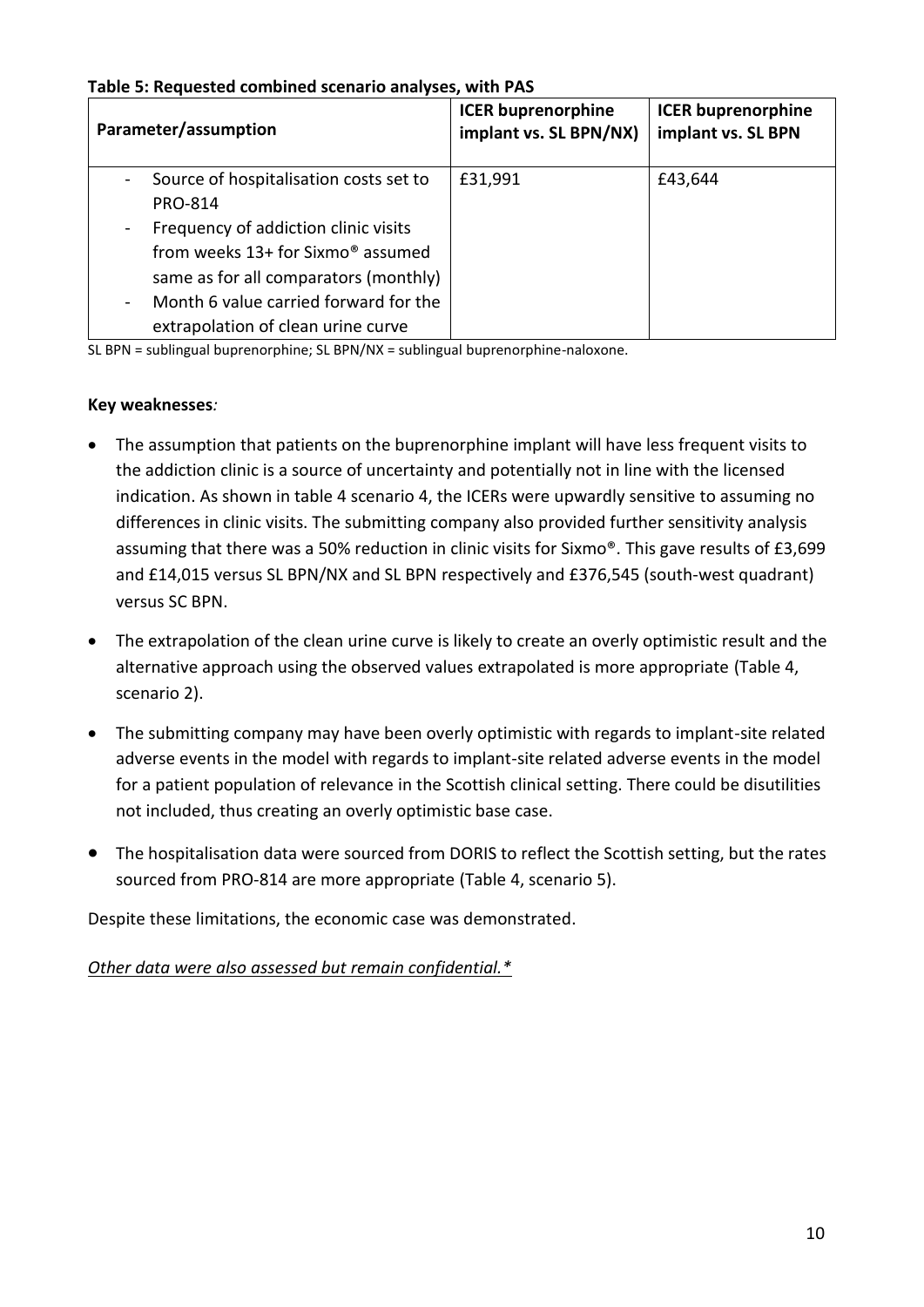# Summary of patient and carer involvement

The following information reflects the views of the specified Patient Group.

- We received a patient group submission from Faces & Voices of Recovery UK, which is a registered charity.
- Faces & Voices of Recovery UK has received 8% pharmaceutical company funding in the past two years, with none from the submitting company.
- Patients with opiate addiction can be affected in a variety of different ways. One of the most stark issues and challenges of living with an addictive disorder is learning how to develop new coping and living strategies when trying to get well. It can take months even years to establish new patterns and habits that support recovery. Some of the most pressing challenges is learning to deal with depression, anxiety, cravings and stress.
- Complying with treatment protocols and procedures can take a lot of time and energy. Stigma has a massive effect on treatment and further creates barriers that keep people away from seeking help. Having to attend a pharmacy on a daily basis at a specified time also adds to shame and prevents normal life to take place.
- Buprenorphine implant would give those receiving the treatment a longer time between clinical assessment and more freedom to plan life activities and growth. It would also allow people not to have to face the daily shame and stigma of having to receive medication under such close scrutiny. Learning new coping and living strategies for stress, depression and anxiety could also be easier when the dependency is managed in this way.

# Additional information: guidelines and protocols

In 2017 the UK Department of Health updated the 'Drug misuse and dependence UK guidelines on clinical management'. These note that methadone and buprenorphine are both effective at achieving positive outcomes in heroin dependent individuals. Currently, there remains insufficient evidence to justify recommending one drug over the other. The guideline notes that average doses of methadone between 60mg and 120mg daily and of buprenorphine between 12mg and 16mg daily are generally recommended. Although some will require lower and higher doses, patients are entitled to be informed what is most likely to be effective. While lower doses than the recommended range may extinguish withdrawal symptoms for a patient, they may still need a higher dose to minimise episodes of craving. Crucially, complete cessation of heroin use may not be achieved until a patient is stabilised within the recommended dose range.<sup>7</sup>

The National Institute of Health and Clinical Excellence (NICE) Clinical guideline number 52 (CG52): Drug misuse in over 16s: opioid detoxification, was published in July 2007 (and reviewed January 2019). This guideline recommends that, for patients who are opioid dependent and want to become abstinent, methadone or buprenorphine are first-line treatment options. The chosen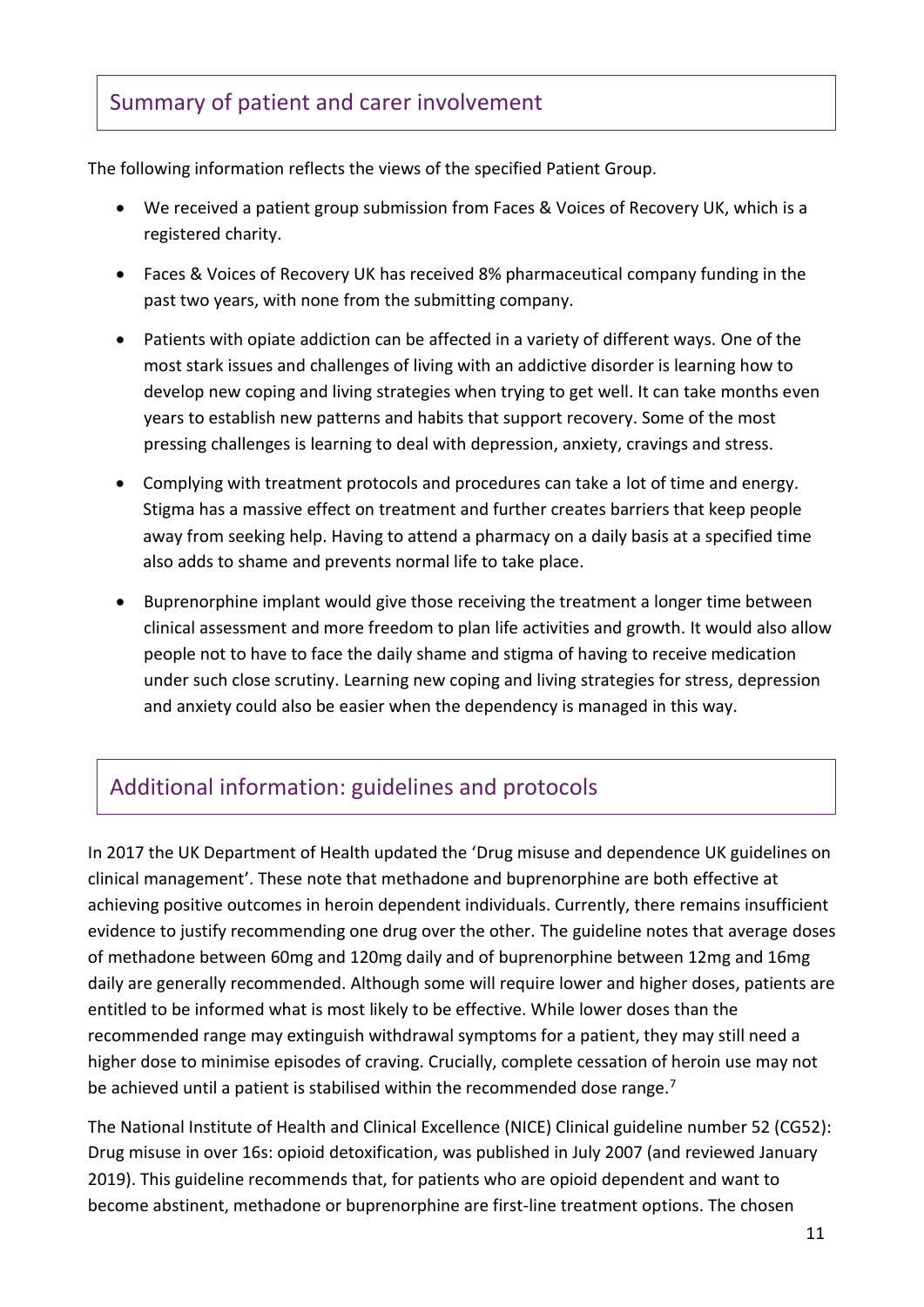option should be based on whether the patient is already receiving maintenance treatment and patient choice, usually the same medication is used. The guideline also notes that lofexidine can be considered in patients with mild/uncertain dependence who have made an informed and clinically appropriate decision not to use methadone or buprenorphine and wish to detoxify within a short time. $^{13}$ 

In May 2021 the Scottish Government issued Medication Assisted Treatment (MAT) Standards for Scotland, which refer to the use of medication such as opioids, together with any psychological and social support, in the treatment and care of people who experience problems with their drug use. These note that all people are supported to make an informed choice on what medication to use for MAT and the appropriate dose. People will decide which medication they would like to be prescribed and the most suitable dose options after a discussion with their worker about the effects and side-effects. People will be able to change their decision as circumstances change. There should also be a discussion about dispensing arrangements and this should be reviewed regularly.<sup>14</sup>

### Additional information: comparators

Other buprenorphine formulations.

# Additional information: list price of medicine under review

| Medicine | Dose Regimen                                                       | Cost per one year course $(E)$ |
|----------|--------------------------------------------------------------------|--------------------------------|
|          | Buprenorphine implant $\vert$ One dose every 6 months for one year | 2,876                          |

*Costs from eMC med data on 19/10/2021. Costs do not take patient access schemes into consideration.*

# Additional information: budget impact

The submitting company estimated there would be 387 patients eligible for treatment with buprenorphine implant in each year. The estimated uptake rate was 5% (19 patients) in year 1 and 20% (77 patients) in year 5.

SMC clinical expert responses indicate the uptake rate is likely to be lower than estimated by the submitting company.

#### *Other data were also assessed but remain confidential.\**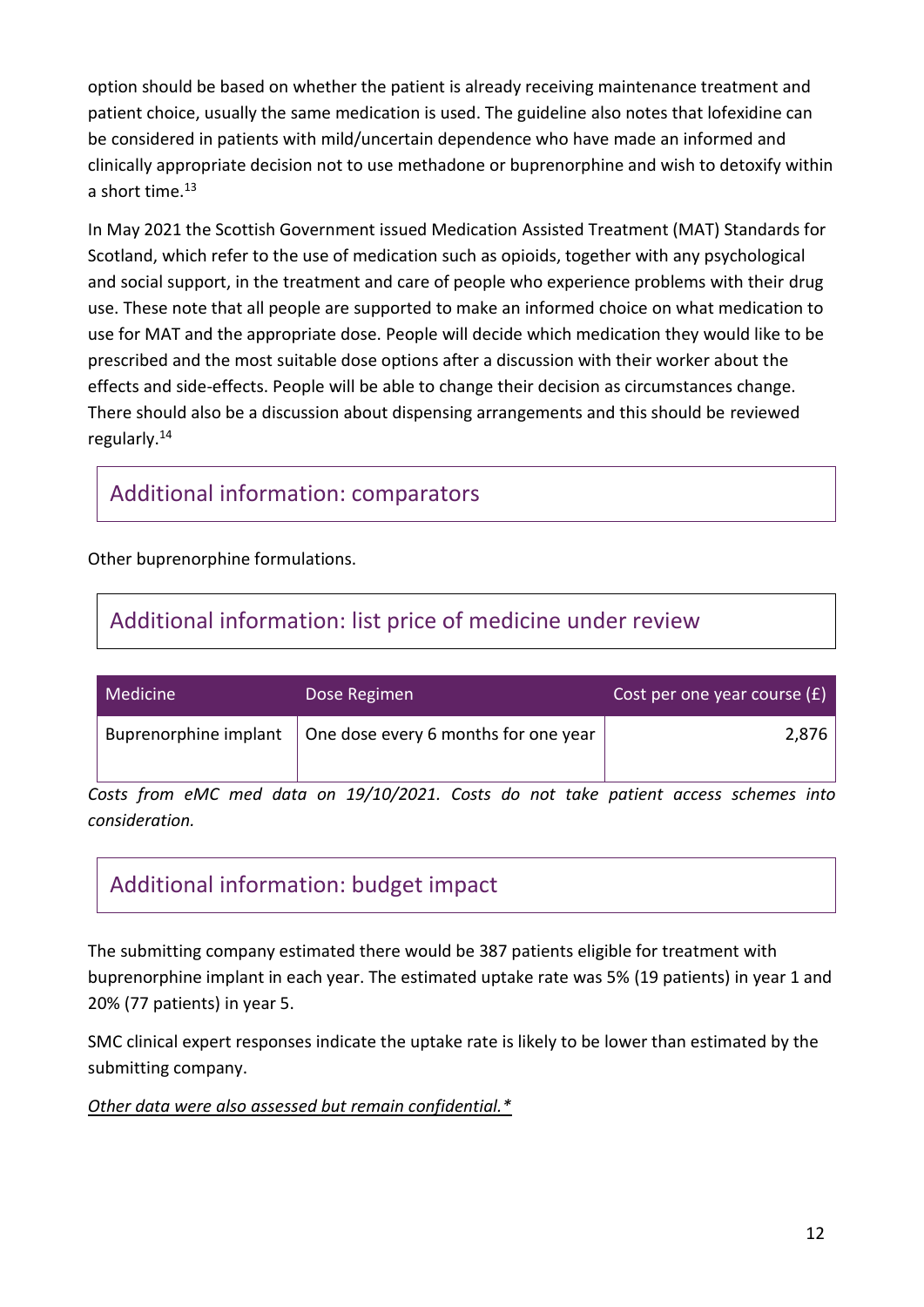#### **References**

1. Buprenorphine implant (Sixmo® ) Summary of product characteristics. European Medicines Agency [www.ema.europa.eu.](file:///C:/Users/susando/AppData/Local/Microsoft/Windows/Temporary%20Internet%20Files/Content.Outlook/P5JD73Y5/www.ema.europa.eu) Last accessed 15.6.21.

2. The European Medicines Agency (EMA) European Public Assessment Report. Buprenorphine implant (Sixmo®). 11/07/2001, EMEA/H/C/004743/0000. [www.ema.europa.eu.](http://www.ema.europa.eu/)

3. Rosenthal RN, Lofwall MR, Kim S, et al. Effect of buprenorphine implants on illicit opioid use among abstinent adults with opioid dependence treated with sublingual buprenorphine: a randomized clinical trial. JAMA 2016; 316(3): 282–90.

4. Ling W, Casadonte P, Bigelow G, et al. Buprenorphine implants for treatment of opioid dependence: A randomized controlled trial. JAMA 2010; 304(14): 1576–83.

5. Rosenthal RN, Ling W, Casadonte P, et al. Buprenorphine implants for treatment of opioid dependence: randomized comparison to placebo and sublingual buprenorphine/naloxone. Addiction 2013; 108(12): 2141–9.

6. Titan Pharmaceuticals. Probuphine Clinical Study Report (CSR) PRO-806. 2012.

7. UK Department of Health. Drug misuse and dependence UK guidelines on clinical management, July 2017.

8. Accord-UK Ltd. Buprenorphine sublingual tablet. Summary of product characteristics. Electronic Medicines Compendium [www.medicines.org.uk/emc/](http://www.medicines.org.uk/emc/) Last updated 28.10.20.

9. Martindale Pharma. Buprenorphine oral lyophilisate (Espranor® ) Summary of product characteristics. Electronic Medicines Compendium [www.medicines.org.uk/emc/](http://www.medicines.org.uk/emc/) Last updated 1.10.20.

10. Indivior. Buprenorphine and naloxone sublingual tablet (Suboxone® ) Summary of product characteristics. Electronic Medicines Compendium [www.medicines.org.uk/emc/](http://www.medicines.org.uk/emc/) Last updated 25.2.21.

11. Indivior. Buprenorphine and naloxone sublingual film (Suboxone® ) Summary of product characteristics. Electronic Medicines Compendium [www.medicines.org.uk/emc/](http://www.medicines.org.uk/emc/) Last updated 25.2.21.

12. Camurus. Buprenorphine prolonged release solution for injection (Buvidal® ) Summary of product characteristics. Electronic Medicines Compendium [www.medicines.org.uk/emc/](http://www.medicines.org.uk/emc/) Last updated 30.9.20.

13. National Institute of Health and Care Excellence. Clinical guideline number 52 (CG52): Drug misuse in over 16s: opioid detoxification, July 2007 (updated January 2019).

14. Scottish Government. Medication Assisted Treatment (MAT) Standards for Scotland, May 2021.